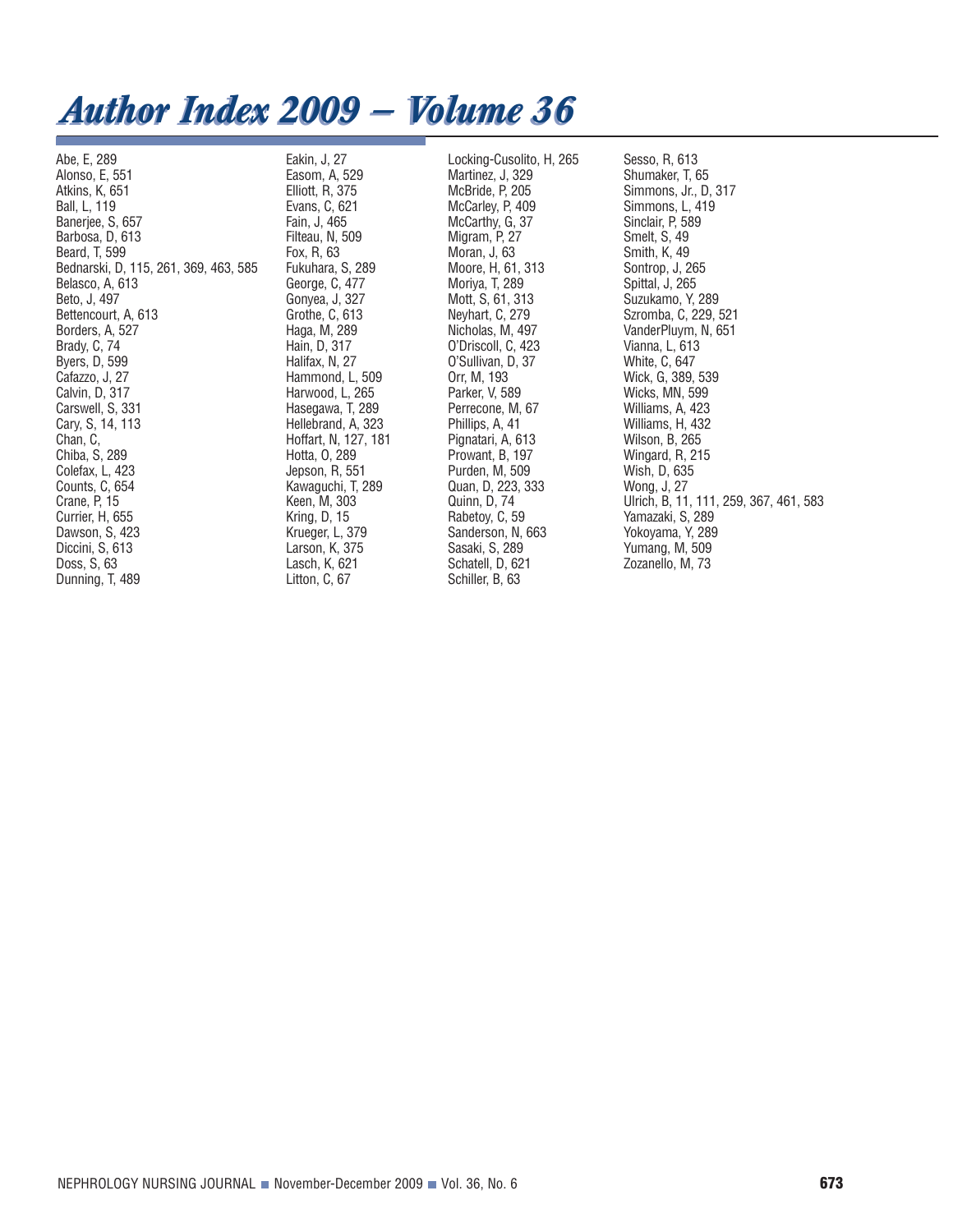# *Subject Index 2009 — Volume 36 Subject Index 2009 — Volume 36*

## **Features**

#### **Continuing Nursing Education**

- African-American Women's Perceived Health Status While Caring for a Relative with End Stage Renal Disease, 599
- Autosomal Dominant Polycystic Kidney Disease: A Case Study, 41
- The Development of Kidney Transplant Nursing, 127
- Dialysis Staff Encouragement and Fluid Control Adherence in Patients on Hemodialysis, 289
- Experiences of Hmong Patients on Hemodialysis and the Nurses Working with Them, 379
- Exploring the Symptom of Fatigue in Patients with End Stage Renal Disease, 37
- Factors Affecting Quality of Life in Persons on Hemodialysis, 15
- Lethality of Endocarditis Due to S. Aureus among Patients on Hemodialysis, 613
- Patients' Experiences with Learning a Complex Medical Device for the Self-Administration of Nocturnal Home Hemodialysis, 27
- Patient Questions About Transplantation: A Resource Guide, 279
- Periodontal Disease The Overlooked Diabetes Complication, 489
- Pictures and Perspectives: A Unique Reflection on Interdialytic Weight Gain, 589
- A Qualitative Analysis of Patient-Reported Symptoms of Anemia, 621
- So Just What Can I Eat? Nutritional Care in Patients with Diabetes Mellitus and Chronic Kidney Disease, 497
- Stressors and Coping in Individuals with Chronic Kidney Disease, 265
- Understanding Diabetes Mellitus and Kidney Disease, 465
- Understanding Malpractice: A Guide for Nephrology Nurses, 375

#### **Chronic Kidney Disease**

- Autosomal Dominant Polycystic Kidney Disease: A Case Study, 41
- CKD Education: An Evolving Concept, 317
- Diabetes and Kidney Disease, 461
- So Just What Can I Eat? Nutritional Care in Patients with Diabetes Mellitus and Chronic Kidney Disease, 497
- Strategies for Managing Diabetes Mellitus and Chronic Kidney Disease, 521
- Stressors and Coping in Individuals with Chronic Kidney Disease, 265
- Understanding Diabetes Mellitus and Kidney Disease, 465

#### **Diabetes**

- Diabetes and Kidney Disease, 461
- Future Trends in Diabetes Management, 477 Periodontal Disease - The Overlooked Diabetes Complication, 489
- Resources for Diabetes Mellitus, 527
- So Just What Can I Eat? Nutritional Care in Patients with Diabetes Mellitus and Chronic Strategies for Managing Diabetes Mellitus and Chronic Kidney Disease, 521 Kidney Disease, 497
- Understanding Diabetes Mellitus and Kidney Disease, 465

#### **End-Of-Life Care**

- End-Of-Life Care in Nephrology: From Advanced Disease to Bereavement, 74
- When Curative Care Must Transition to Endof-Life Care for a Patient with Renal Cell Carcinoma, 59

### **Hemodialysis**

Administration of Nocturnal Home Hemodialysis, 27

- Correcting Iron-Restricted Erthropoiesis and Improving Anemia in Patients on Hemodialysis: Practical Tips that Can Make a Difference, 529
- Dialysis Staff Encouragement and Fluid Control Adherence in Patients on Hemodialysis, 289
- Dorthea Orem's Self Care Theory as Related to Nursing Practice in Hemodialysis, 419
- Experiences of Hmong Patients on Hemodialysis and the Nurses Working with Them, 379
- Factors Affecting Quality of Life in Persons on Hemodialysis, 15
- A Field Guide to Iron Needs in the Patient on Hemodialysis, 389
- Patients' Experiences with Learning a Complex Medical Device for the Self-
- Perceptions of Risk for Foot problems and Foot Care Practices of Patients on Hemodialysis, 509
- Using 'Tandem Hand' Technique to Facilitate Self-Cannulation in Hemodialysis, 313
- Treating Malnutrition in Patients on Hemodialysis, 65

#### **A Look Back... (40th Anniversary Issue)**

- A Photographic Story: 1949-1971, 179
- ANNA Presidents: 1969-2009, 148
- Forty Years of Vascular Access, 119 The Growth and Development of Nephrology
- Nursing, 193 History of Nephrology and the American Nephrology Nurses' Association: A Timeline, 143
- Industry's Contribution to the Development of Renal Care, 205
- Nephrology Nursing 1915-1970: A Historical

Study of the Integration of Technology and Care, 181

- Nephrology Nursing Memories: Celebrating ANNA's 40th Anniversary, 151
- Peritoneal Dialysis Nursing We've Come a Long Way, 197
- Industry's Contribution to the Development of Renal Care, 205
- Reducing Early Mortality in Patients on Dialysis: Lessons from the RightStart Program, 215

#### **Transplantation**

The Development of Kidney Transplant Nursing, 127

- An Exploration of Experiences of Living Renal Donors Following Donation, 423
- Patient Questions About Transplantation: A Resource Guide, 279

## **Departments**

#### **From the Editor**

- The Current Economy Challenges and Opportunities, 259
- Diabetes and Kidney Disease, 461
- Engaging in Crucial Conversations, 583
- Nephrology Nursing: Past and Future, 111 Mentoring the Next Generation of Nurse
	- Leaders, 11
- Providing Culturally Competent Nursing Care, 367

#### **Book & Media Reviews**

Core Curriculum for Nephrology Nursing, 5th Edition, 73

- Dialysis Without Fear: A Guide to Living Well on Dialysis for Patients and Their Families, 73
- End-Of-Life Care in Nephrology: From Advanced Disease to Bereavement, 74 Oxford American Handbook of Nephrology and Hypertension, 654

#### **Book Excerpt(s)**

Applying Continuous Quality Improvement in Clinical Practice: Chapter 1 - Concepts and Principles of Quality Management, 539

#### **Case Study**

- Anemia Management: A Story of Sleuthing, 663
- Overheated Dialysate: A Case Study and Review, 551
- When Curative Care Must Transition to Endof-Life Care for a Patient with Renal Cell Carcinoma, 59